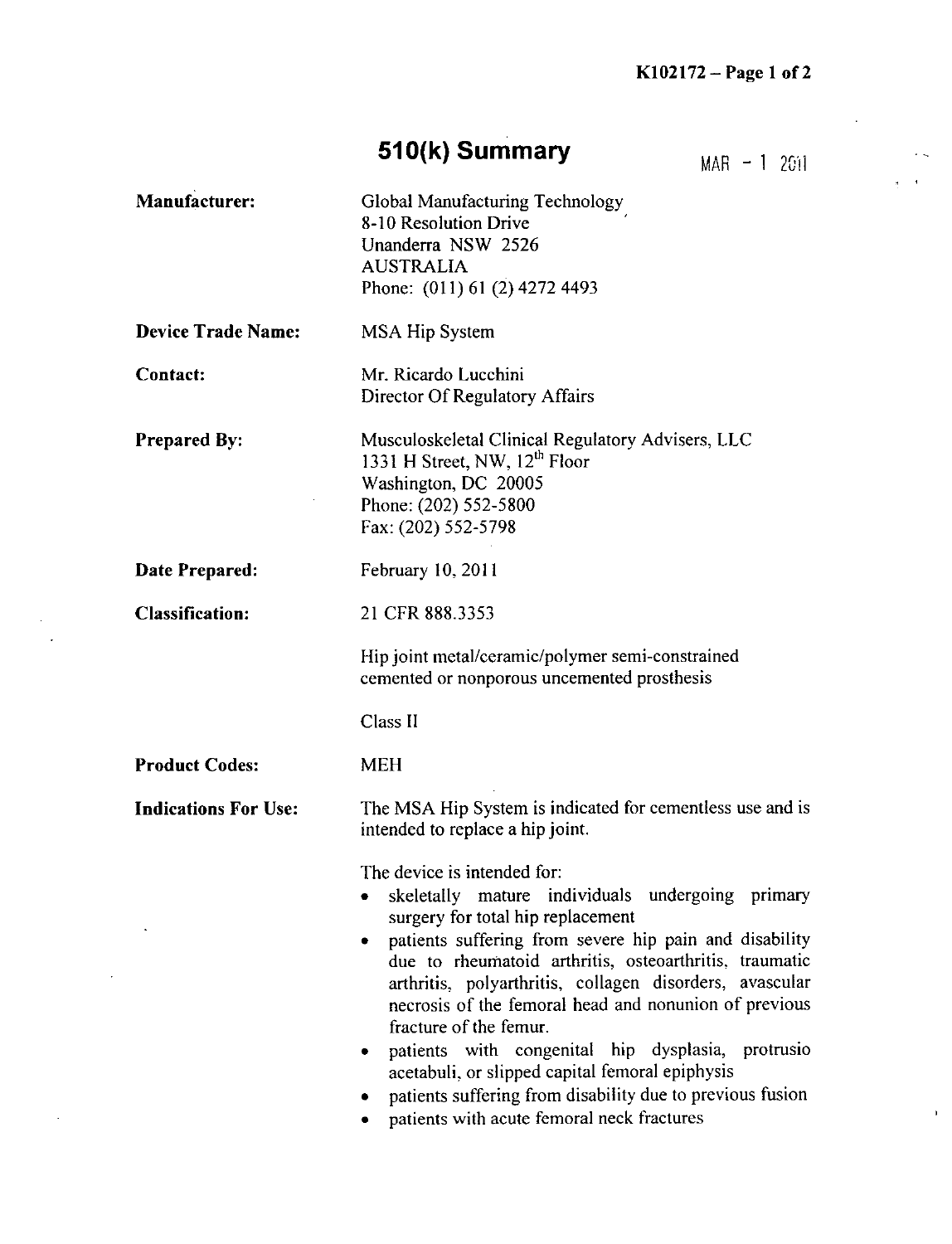Device Description: The **MSA** Hip System is a modular hip system consisting of a short stem which mates with a modular neck. The proximal portion of the stem has a plasma spray coating and a hydroxyapatite coating. The **MSA** Hip System can be mated with a number of previously cleared femoral heads and acetabular components. The hip system is intended for cementless implantation.

Materials: The hip stems are made of Ti-6A1-4V **(ASTM F136)** with a commercially pure titanium plasma spray coating **(ASTM F 1580)** and the modular necks are made of CoCr alloy **(ASTM F1537).**

Predicate Devices: Comparative information presented in the **510(k)** supports the substantial equivalence of the **MSA** Hip System with respect to its indications for use, design, materials, and method of fixation. This **510(k)** demonstrates the substantial equivalence of the **MSA** Hip System to the following predicate devices: Aesculap. Implant System's Metha Short Stem Hip System **(K071916** and K080584); Zimmer's Mayo Conservative Hip Prosthesis **(K030733** and K943230); Wright Medical Technology's PROFEMUR Hip System (K081090 and K091423); and **OMNI** life science, Inc.'s Apex **ARCTM** Hip System (K090845).

> The **MSA** Hip Stem shares the same indications for use for which the predicate systems were cleared. The geometry and design of the subject hip stem matches that of the predicate hips. The materials of the stem and neck are the same and the predicate stems and necks. Like the **MSA** Hip, the majority of the predicate stems are intended for cementless fixation.

Performance Data: The non-clinical tests performed **by** the company include neck endurance, stem fatigue, interconnection strength of modular connections, and ROM testing. The test results demonstrate that the **MSA** Hip System is substantially equivalent to legally marketed predicate devices.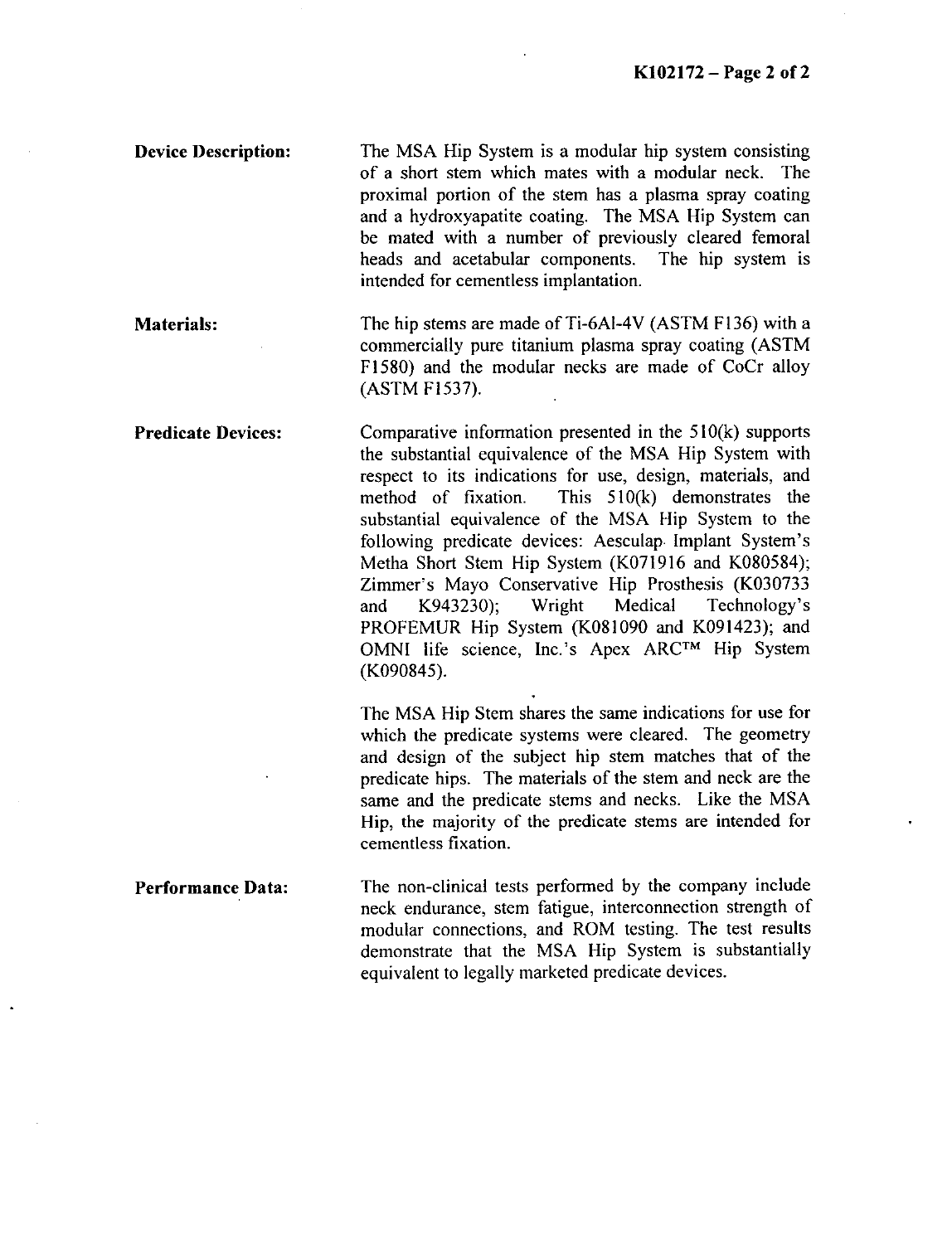## **DEPARTMENT OF HEALTH & HUMAN SERVICES** Public Health Service



Food and Drug Administration **10903** New Hampshire Avenue Document Control Room **-W066-0609** Silver Spring, MD **20993-0002**

Global Manufacturing Technology **%** Musculoskeltal Clinincal Regulatory Advisers, **LLC** Hollace **S.** Rhodes Director, Orthopedic Regulatory Affairs 1331 **H** St NW, 12<sup>th</sup> Floor Washington **DC, 20005** MAR **-1** <sup>2011</sup>

Re: K102172

Trade/Device Name: **MSA** Hip System Regulation Number: 21 CFR **888.3353** Regulation Name: Hip joint metal/ceramic/polymer semi-constrained cemented or nonporous uncemented prosthesis Regulatory Class: Class **11** Product Code: MEH Dated: February 24, 2011 Received: February 25, 2011

Dear Ms. Rhodes:

We have reviewed your Section 510(k) premarket notification of intent to market the device referenced above and have determined the device is substantially equivalent (for the indications for use stated in the enclosure) to legally marketed predicate devices marketed in interstate commerce prior to May **28, 1976,** the enactment date of the Medical Device Amendments, or to devices that have been reclassified in accordance with the provisions of the Federal Food, Drug, and Cosmetic Act (Act) that do not require approval of a premarket approval application (PMA). You may, therefore, market the device, subject to the general controls provisions of the Act. The general controls provisions of the Act include requirements for annual registration; listing of devices, good manufacturing practice, labeling, and prohibitions against misbranding and adulteration. Please note: CDRH does not evaluate information related to contract liability warranties. We remind you, however, that device labeling must be truthful and not misleading.

**If** your-device is classified (see above) into either class **11** (Special Controls) or class III (PMA), it may be subject to additional controls. Existing major regulations affecting your device can be found in the Code of Federal Regulations, Title 21, Parts **800** to **898.** In addition, **FDA** may publish further announcements concerning your device in the Federal Register.

Please be advised that FDA's issuance of a substantial equivalence determination does not mean that **FDA** has made a determination that your device complies with other requirements of the Act or any Federal statutes and regulations administered **by** other Federal agencies. You must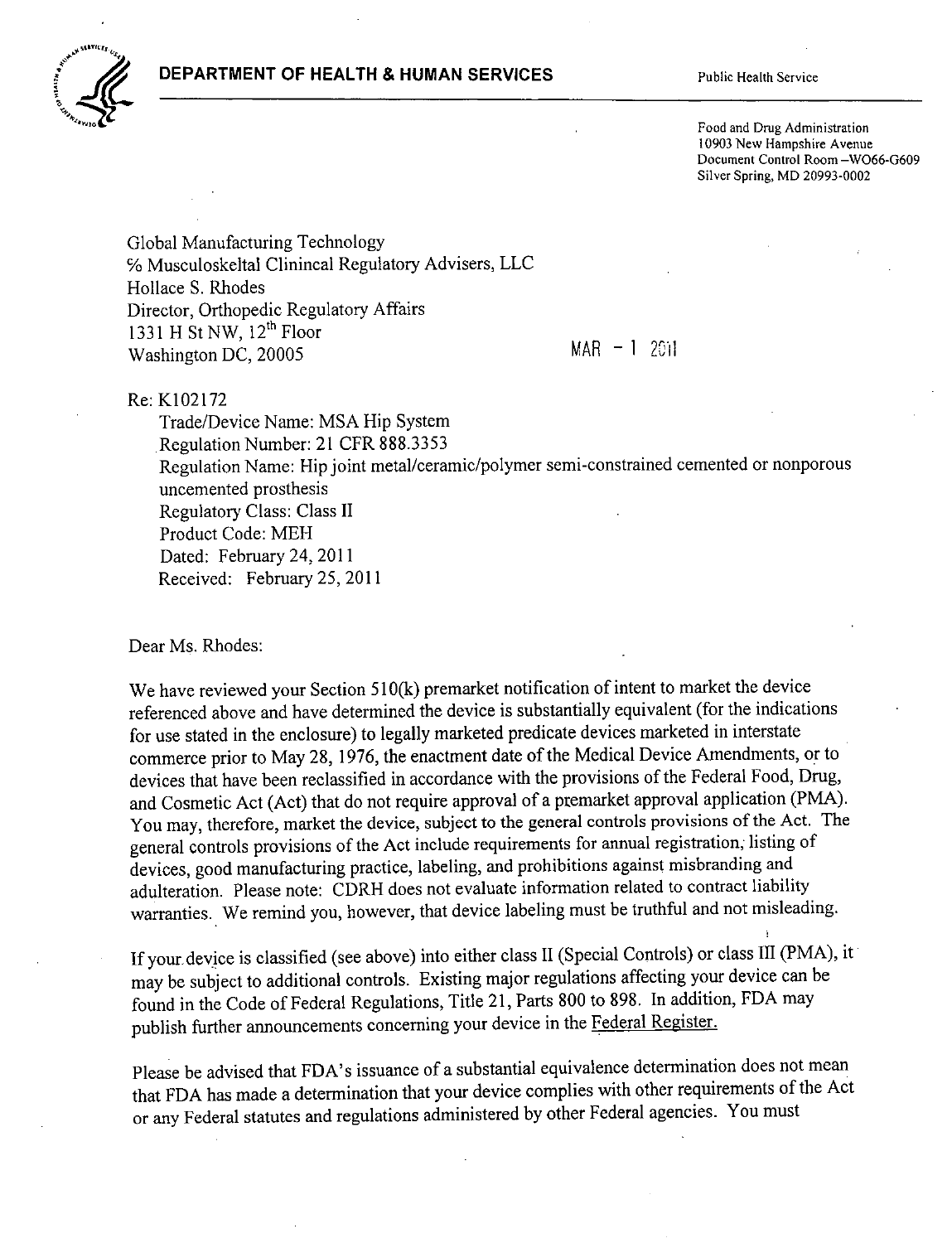Page **-** 2 **-** Ms. Hollabe **S.** Rhodes

comply with all the Act's requirements, including, but not limited to: registration and listing (21 CFR\_ Part **807);** labeling (21 CER Part **801);** medical device reporting (reporting of medical device-related adverse events) (21 CFR **803);** good manufacturing practice requirements as set forth in the quality systems **(QS)** regulation (21 CFR Part **820);** and if applicable, the electronic product radiation control provisions (Sections **53 1-542** of the Act); 21 CFR **1000-1050.**

**If** you desire specific advice for your device on our labeling regulation (21 CER Part **801),** please go to http://www.fda.gov/AboutFDA/CentersOffices/CDRH/CDRHOffices/ucm 115809.htm for the Center for Devices and Radiological Health's (CDRH's) Office of Compliance. Also, please note the regulation entitled, "Misbranding **by** reference to premarket notification" (2 **1** CFR Part **807.97).** For questions regarding the reporting of adverse events under the MDR regulation (21 CFR Part **803),** please go to

http://www.fda.gov/MedicalDevices/Safety/ReportaProblem/default.htm for the CDRH's Office of Surveillance and Biometrics/Division of Postmarket Surveillance.

You may obtain other general information on your responsibilities under the Act from the Division of Small Manufacturers, International and Consumer Assistance at its toll-free number **(800)** 638-2041 or **(301) 796-7100** or at its Internet address http://www.fda.gov/MedicalDevices/ResourcesforYou/Industry/default.htm.

Sincerely yours,

 $A\overline{B}$  By  $B\overline{B}$ 

Mark **N.** Melkerson **Director** Division of Surgical, Orthopedic and Restorative Devices Office of Device Evaluation Center for Devices and Radiological Health

Enclosure